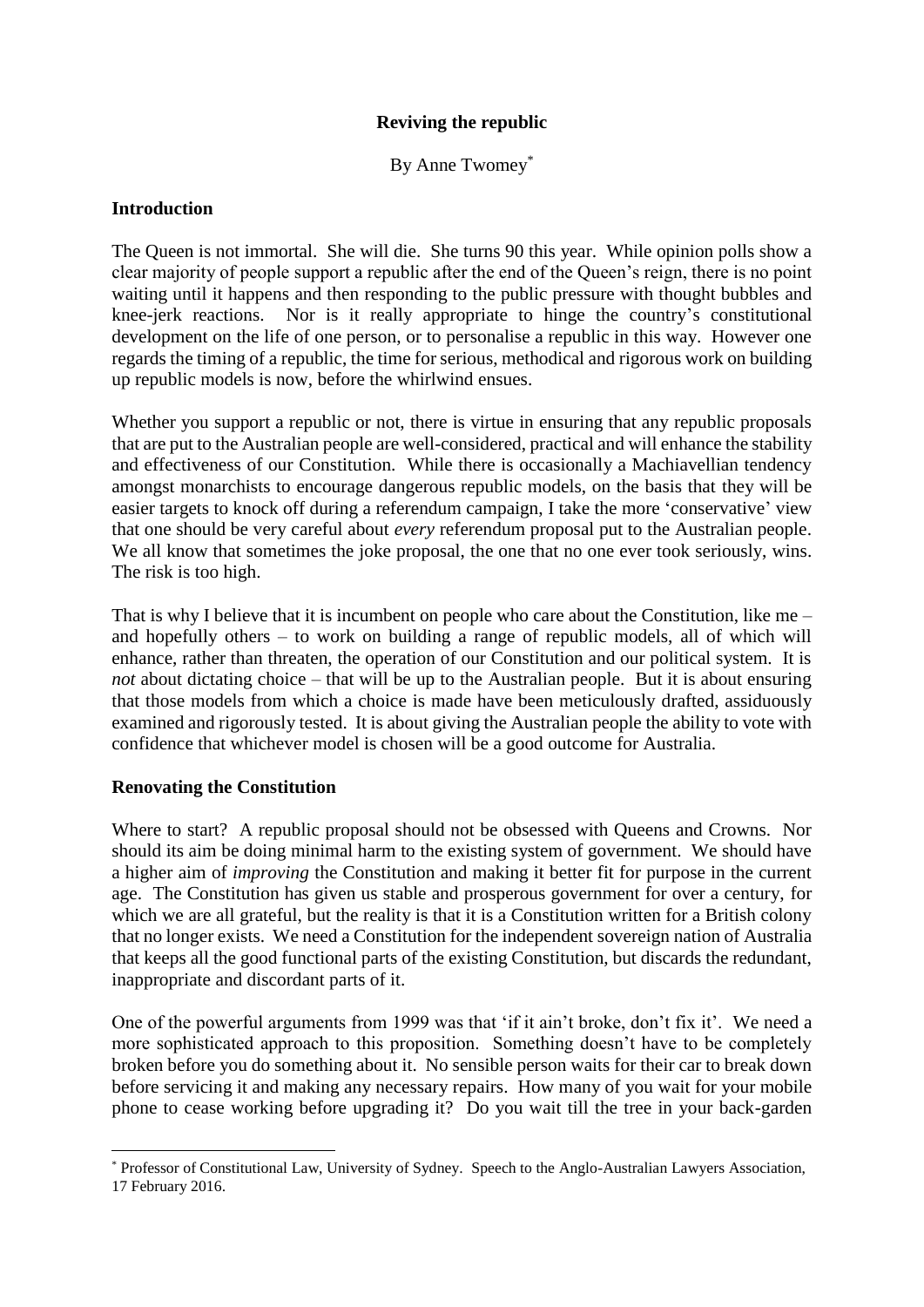collapses onto your roof before you prune it? Do you persist in using your 15 year old computer simply because it still works?

The Constitution is far older and has many more redundant and inoperative parts than the old Apple Mac you keep in your shed awaiting the Council clean-up day. To start with the Constitution is s 9 of a British Act of Parliament – a fact that is singularly inappropriate now. The words in it no longer fit the reality, so that provisions in the Constitution that refer to 'subjects of the Queen' now have to be interpreted as meaning Australian citizens, and references to the Crown of the United Kingdom of Great Britain and Ireland (which also no longer exists in that form) have to be read as an Australian Crown, even though the words say otherwise. Judges have to screw up their eyes and squint at provisions just to make the text fuzzy enough so that they can read it in a way that is consistent with changed facts. That should be a sufficient justification for change. It makes no sense to argue that your Constitution has to become so dysfunctional as to be completely broken before you are prepared to fix it.

We are still working with a Constitution written in the 1890s. While it contains a sound structure, enduring principles of representative and responsible government, the separation of powers, federalism and the rule of law, all of which serve us well and should continue to do so under a republic, it also contains some provisions which are either completely redundant because they were transitional in nature, or that are simply no longer appropriate.

For example:

- Section 25 refers to the prospect of people being disqualified from voting on the basis of their race, which is no longer something that would be found acceptable.
- The power to make laws with respect to the 'influx of criminals' in  $s \frac{51}{xxviii}$  of the Constitution is a relic from the 1885 response to the prospect of the settlement of French convicts in the Pacific, which is no longer relevant.
- We don't need to specify in s 48 that Senators and Members shall receive an allowance of four hundred pounds a year.
- The power of the Queen in s 59 of the Constitution to disallow any Commonwealth law within one year of its assent really needs to go.
- Similarly, s 60 which deals with reserving Bills for the Queen's pleasure needs to be repealed.
- We no longer need s 65, which sets the number of Commonwealth Ministers as 7 until Parliament otherwise provides or the Governor-General directs.
- Similarly, s 66, which sets the initial salary of Ministers as not exceeding 12 thousand pounds a year, is no longer relevant – we don't even have the same currency anymore.
- We no longer need s 69, which deals amongst other things with the transfer of State lighthouses, lightships, beacons and buoys to the Commonwealth at a date after federation.
- Section 74, which provides for appeals from the High Court to the British Privy Council, should also go. The High Court refuses to allow such appeals, but the Constitution keeps the prospect of them lingering in form, if not substance.
- We don't need s 84 which deals with the transfer of public servants from the States to the Commonwealth after federation, or s 85 which deals with the transfer of State property to the Commonwealth upon federation.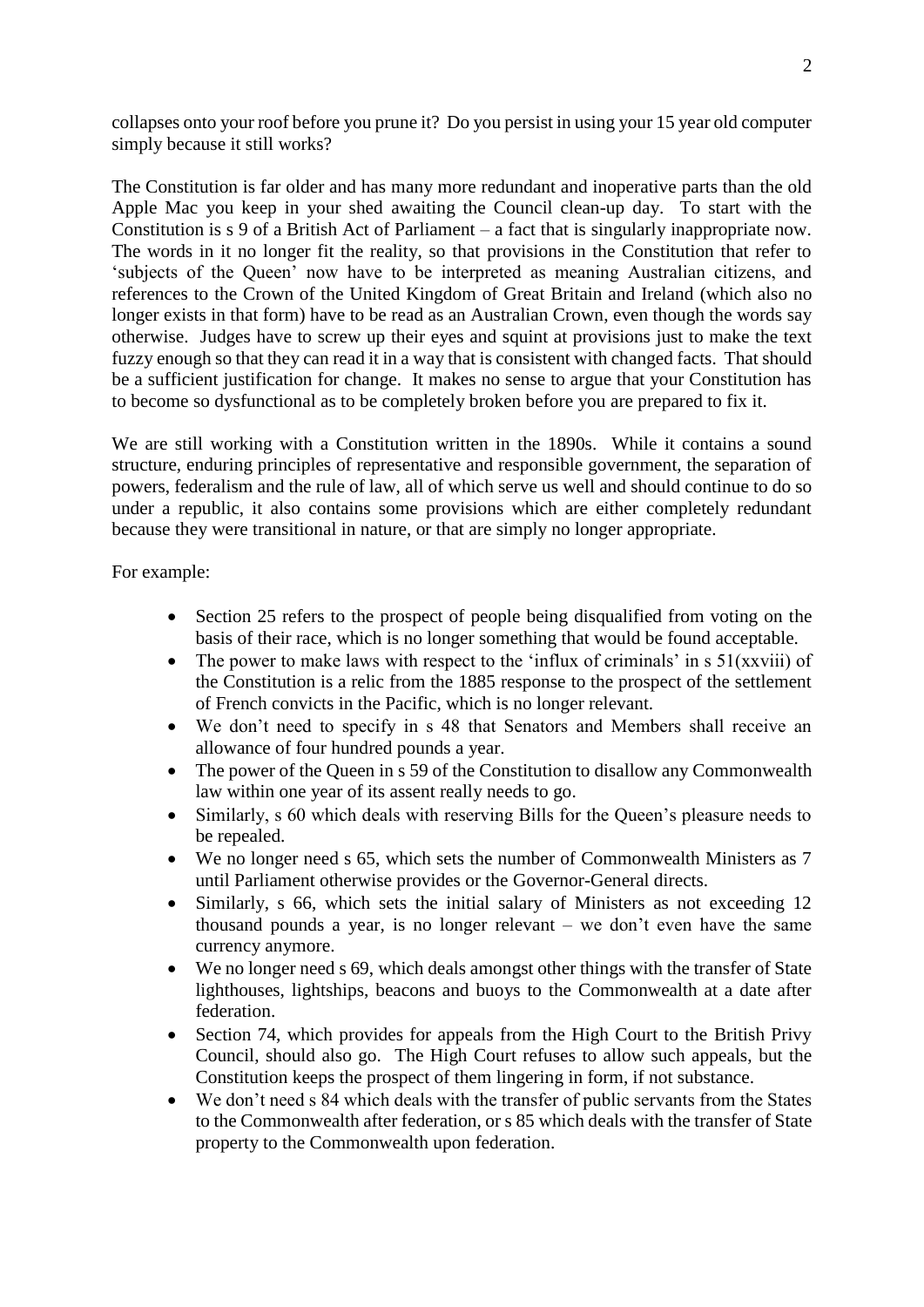- Nor do we need ss 87, 88, 89, 93 and 95 of the Constitution, which all deal with transitional financial matters at the time of federation.
- We could probably do without ss 101-104 unless we found a new role for the Inter-State Commission and were prepared to re-establish it.
- We probably don't need s 113 about 'intoxicating liquids', which was included to permit the States to impose 'prohibition' on alcohol within the States.

The point is that the Constitution was written at a different time, when racism was prevalent, convicts were being transported by other nations into the Pacific, the main forms of public transportation were trains and river-boats, the prohibition of alcohol was one of the major issues of the day and the British Government, through the Queen, could override any Australian laws. We live in a different world now.

Sir Earl Page, Leader of the Country Party, a former doctor and not the greatest radical this country has ever seen, said this about constitutional reform in 1961:

In my profession, no doctor can live to-day if he is not using modern instruments, and yet we say, "Let the legislator have something which is 60 years old and which was brought into being before these modern instruments were known". It is too absurd for words. $<sup>1</sup>$ </sup>

How much more absurd is it 115 years after the Constitution came into force? Australians need to understand that if they love and respect the Constitution and want it to stand for another hundred years, then they need to renovate and repair it. Petrifying it so that it becomes brittle and breaks does no favours to anyone. Scaremongering – that if you touch the Constitution it will self-destruct, is also unhelpful. If the people will not update the Constitution, then the judges do it for them through 'creative interpretation'. The mindset of rejecting all constitutional reform on an allegedly conservative ground that all change is bad, is a foolish one. It amounts to an abdication of the sovereign role of the people in constitutional reform and a shift of power to the judiciary, away from the public will.

# **Focus on Australian ownership of the Constitution**

It seems to me that the focus of a republic should not be on the Queen or a new head of state, but upon reasserting and reinvigorating the sovereignty of the Australian people.

Back in 1999, the opponents to a republic better understood the Australian psyche by shifting the focus away from the concerns of the elites about Queens and Presidents to the concerns of the people and the objection to the imposition of a "politicians' republic". The 'No' case in 1999 very successfully pressed upon the button of political distrust. It did not seek at all to justify a system of hereditary monarchy. Instead it focused upon the fact that 'only politicians will be allowed to pick the President' and the 'Australian people will never get the chance to vote for the President'. It asked:

'Do we really want a republic that gives no power to the people in the appointment or dismissal of the President? Do we really want a republic that gives power solely to politicians?'

1

<sup>1</sup> CPD (HR) Vol 30, 13 April 1961, 816 (Sir Earl Page).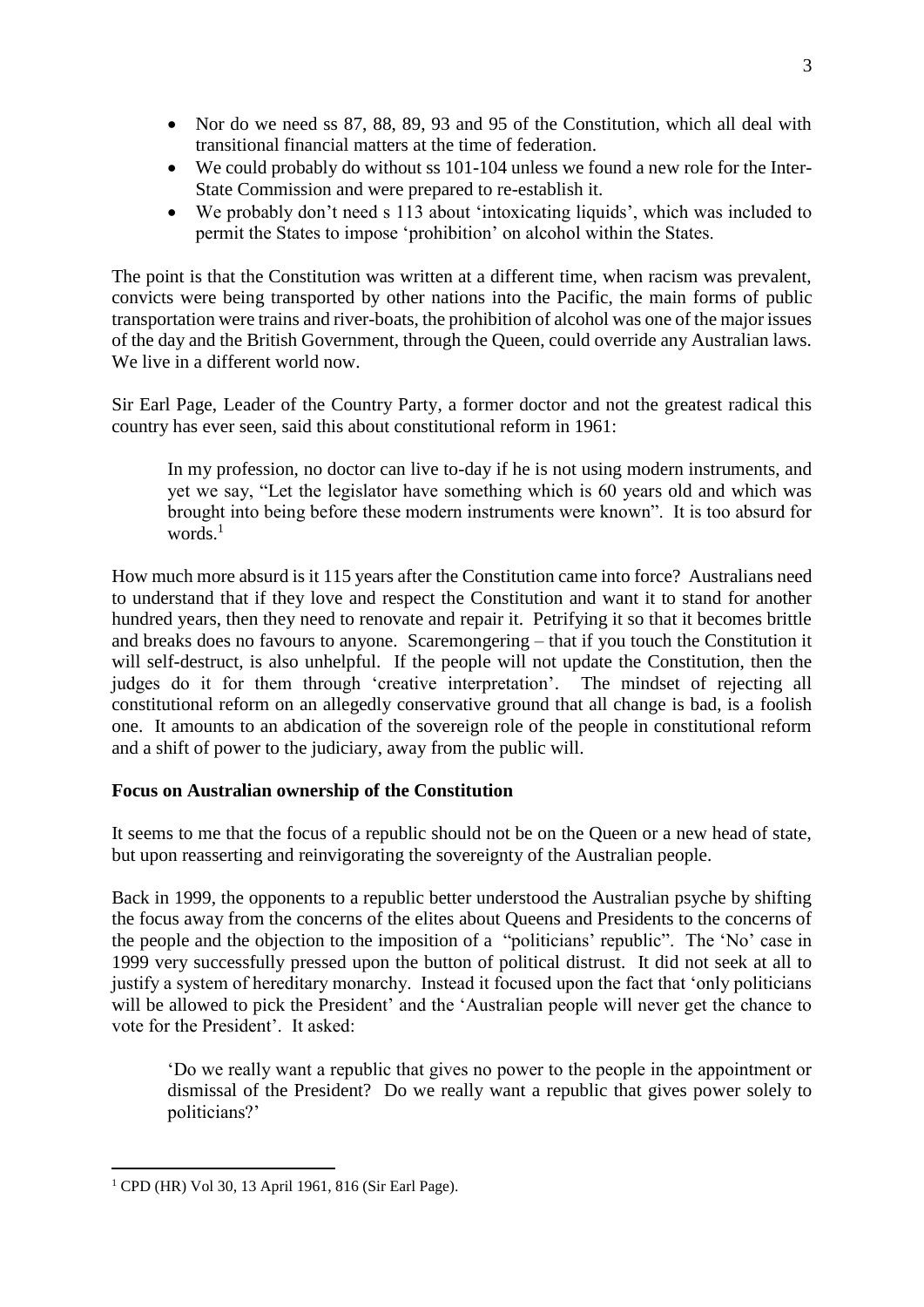Ignoring the obvious point that the Australian people never get the chance to vote for who is King or Queen either, or indeed who is Governor-General, the argument seemed to resonate in the general community.

The 'No Case' also pressed the point that a politician may become President, stating: 'The proposed model allows a politician to resign from Parliament and his or her party one day and become President the very next day. Appointed by politicians, of course.'

I will discuss soon an alternative approach that would avoid the prospect of politicians being head of state but still allow public participation in the choice, but for present purposes I would like to suggest that there needs to be a major shift in the focus of the debate.

A better approach would be to concentrate on the Constitution itself and empowering the people (rather than politicians). The primary issue ought not be who gets to be head of state, but rather who owns and controls the Constitution.

Most people do not understand, and would be probably horrified to hear, that our Constitution is s 9 of a British Act of Parliament. We don't own it because it is not our legislation. In 1999, the republic referendum did not propose re-making the Constitution as an act of Australian sovereignty. It would have continued to be s 9 of a British Act of Parliament. The absurdity and incongruity of this was not seriously raised in the public debate at the time. Next time around, however, it should be the major issue in the public debate.

A republic campaign should focus on bringing the Constitution back home and enacting it as an act of the sovereign will of the people of Australia. The High Court talks of the political sovereignty of the people, but it is time to give this notion a firm constitutional foundation. The republic campaign could ask voters to become a founding father or a founding mother – to take their place in history as the people who made the Constitution and gave it force by their political will. This would be in contrast to our current Constitution which was given its force by the sovereignty of the British monarch and the Westminster Parliament over the colonies.

Participating in the enactment of our own Constitution would be something historic and something to be proud about. It would allow the voters to *make* history and be forever a part of the founding of the Australian republic. If the referendum succeeded, each voter could be given a copy of a birth certificate for the nation – something to keep and hand down to generations. In 100 years' time, the act of becoming a republic will seem as right and momentous to our successors as the achievement of federation appears to us today. Most importantly, the act of re-enacting the Constitution would give voters an active and participatory role, rather than a passive and powerless one.

The other advantage of re-enacting the Constitution as an act of sovereignty of the Australian people is that it would be fully inclusive – Indigenous Australians, women, immigrant Australians – even Western Australians (who were left out of the preamble in 1900) – would all participate in the re-making of the Constitution and be expressly identified as the sovereign source of power for it, unlike in 1901. There would be no more arguments about people being excluded or needing to be recognised. It would remedy the exclusion that marks, and perhaps even taints, the enactment of our Constitution.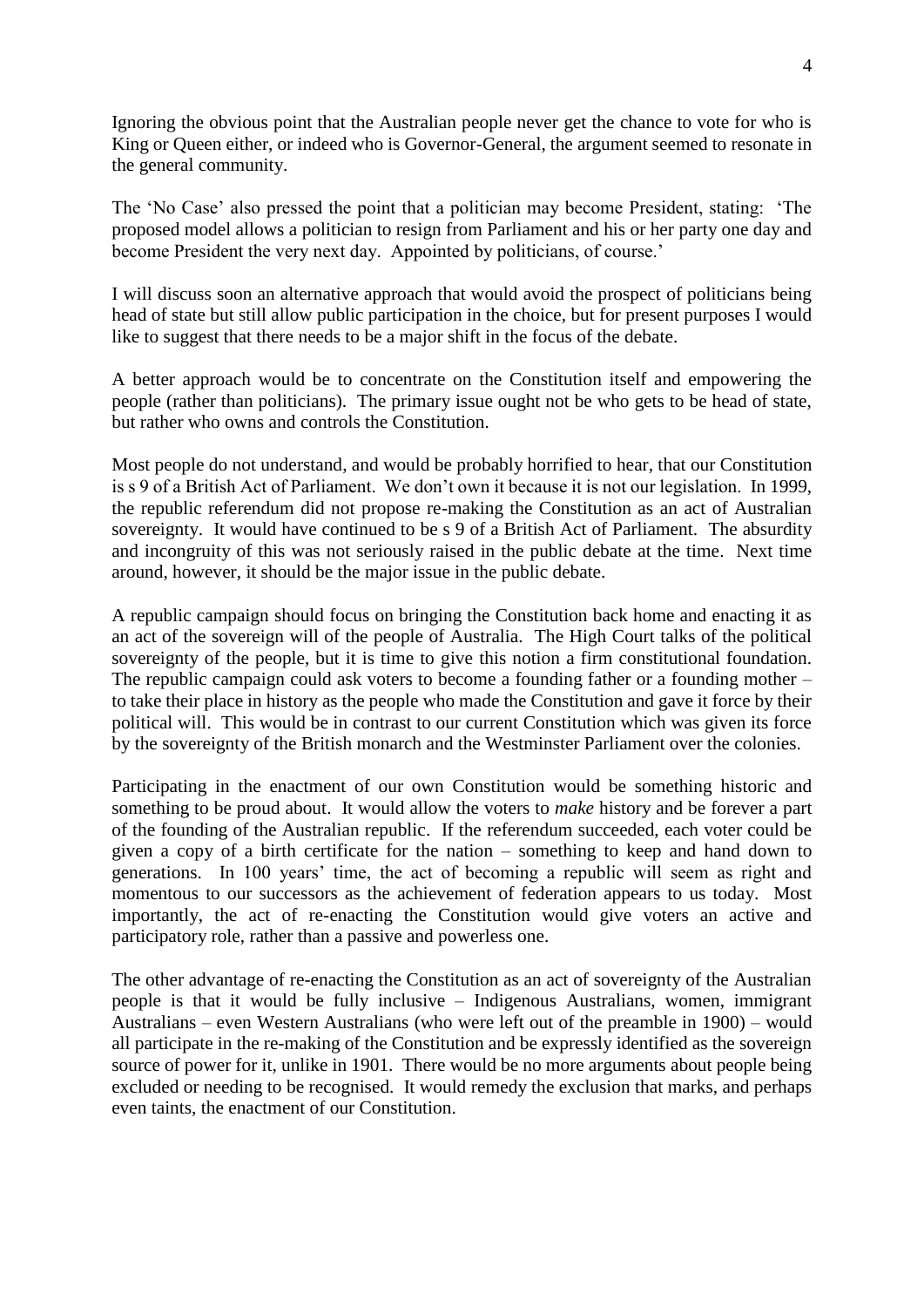#### **An alternative model for choosing a head of state**

While the narrative ought to be about the re-enactment of the Constitution, it will still be necessary to replace the Queen with a different head of state. The method of choosing the head of state remains one of the most contentious aspects of any republic proposal and is the key issue that needs to be resolved before a republic campaign can progress.

The reason why it has proved so difficult for republicans to come up with a model which has widespread support is that there are inherent contradictions in public attitudes towards the issue. On the one hand, people object to a politician being made head of state. On the other hand, they want to be involved by way of a direct election and don't want to leave it up to politicians to determine who is the head of state. This became plain in the success of the 'No' case in the 1999 campaign. The likely consequence of a direct election, however, is that the person elected *is a politician* – exposing the inherent contradiction. Moreover, those with a concern for how our political system operates tend to reject direct election for fear that it would give a mandate to a directly elected head of state and lead to conflict with the Prime Minister.

Despite these difficulties, there does appear to be a degree of consensus that we would like to have as our head of state the type of person that we have seen occupying the roles of Governor and Governor-General for some decades – people like Sir William Deane and Dame Marie Bashir, who have proved extremely popular in fulfilling the role. The question then is how do we continue to get the type of people we routinely have now as Governors and Governors-General, but in a new system with a level of popular involvement that does not give rise to the creation of a political mandate? That is the political dilemma faced by republicans.

There may be many ways of resolving this dilemma, but let me offer one to you today. This model is for the head of state to be directly elected by the people, but from amongst the Governors of the six States.

While this model would be unusual, it fits in quite nicely with the current Constitution and existing practice. On occasion, Governors-General, such as Quentin Bryce and Michael Jeffery, have been chosen from amongst State Governors. Why? Because they have already fulfilled the vice-regal role, they are experienced and trusted and one can anticipate how they will perform the role at the national level. State Governors also routinely fill in as Administrator of the Commonwealth when there is a vacancy in the office of Governor-General or the Governor-General is absent or incapacitated. It would therefore be impossible to find better qualified candidates.

State Governors have the appropriate experience and qualifications to fill the role and they understand its nature and limits. If a Governor did not wish to take on the burden of the office of Governor-General, he or she could exclude himself or herself from the election process. It might also be wise to have a qualification condition that a Governor must have served in the office of Governor for at least 12 months before he or she could participate in the national election. This would allow an assessment to be made about how the Governor has fulfilled the role, as this assessment would be the basis upon which the election would be held – not policies or promises as in a political election.

To reduce the costs and the political edge of a national election, the election for head of state could be held by postal vote and electronic voting over a two-week period. This would avoid the hype and hoopla that tends to attach to an election day. As the election would not be about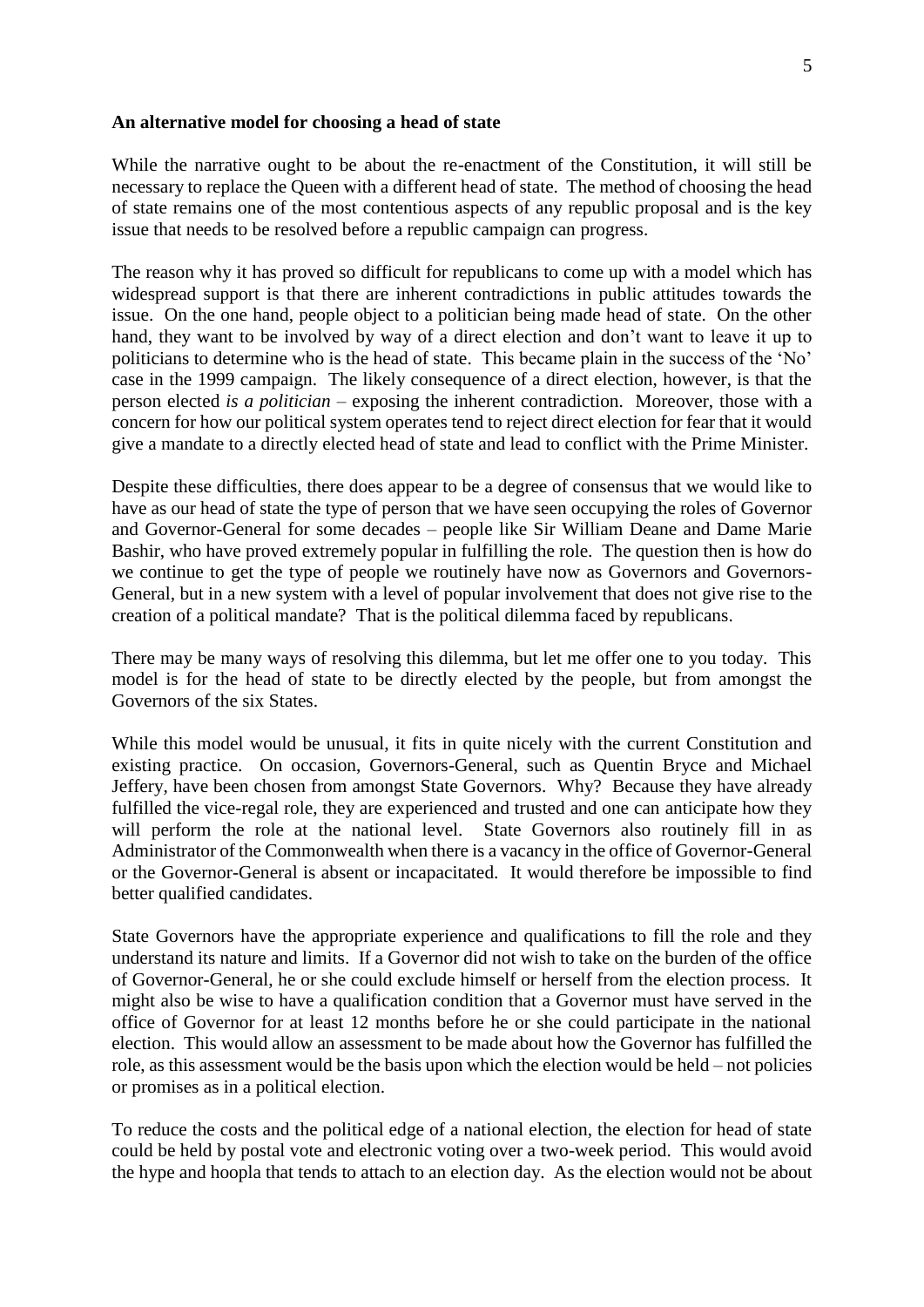choosing a government and endorsing its policies, there would also be greater justification to hold it as a voluntary vote, rather than a compulsory one, if that was desired.

The idea is to have an election without campaigning, advertising or policies. This would be in keeping with the dignity of the office and the nature of the people who typically hold the office of State Governor, who would not ordinarily submit themselves for election and would regard campaigning as objectionable and inappropriate. Voters could be given a booklet with information about each eligible State Governor and could check the Governor's website for more information, such as speeches and functions.

The head of state would be chosen on the basis of who voters thought could best represent Australia to the world and to Australians themselves, acting as a unifying force with widespread support, rather than a political actor with divisive policies and affiliations. As all candidates would have already fulfilled such a role at the State level, voters would have evidence upon which they could make such an assessment. Governors who had behaved in a questionable or inappropriate way in their State role or who had attracted public controversy or were politically divisive (eg former politicians) would therefore be unlikely to be chosen.

Critically, as there would be no policies and no campaigning, the chosen head of state would have no mandate to rival that of the Prime Minister. This ought to assuage the legitimate concerns of those who oppose a direct election on the ground that it would give a mandate to the head of state, introducing an element of instability into our political system.

At the same time, however, it would put the final decision in the hands of the Australian people, rather than politicians. It would satisfy the fundamental democratic urge for the people to have a say – the ultimate say – in who represents them as a nation.

This proposal has the further advantage that the Prime Minister would have no say at all in determining who is the head of state. That is a vast improvement upon the current system that allows the Prime Minister to effectively choose the Governor-General. There is no chance of putting a mate or compliant person in the job, or using it as a reward for political services rendered or as a pay-off to a defeated rival. Further, the head of state is not in any way beholden to the Prime Minister. This is relevant, given the potential role the head of state might play in a constitutional crisis. Not only do the people choose the head of state, but the potential candidates are chosen by the States, rather than the Commonwealth Government.

It would be up to each State to decide how it choose its Governor and any qualifications for the office, but if it chose badly, the people would presumably look to the Governor of another State to be their head of state. This would pressure States to ensure that the type of people chosen to be Governor are those most likely to be esteemed and supported by the people.

Two further obvious advantages arise. First, eminent people from the smaller States would be in the mix as potential head of state, whereas under the current system political focus is often narrowed to those within the more populous States. Secondly, it would produce wellexperienced heads of state who would have a great head-start upon anyone otherwise new to such an unfamiliar office.

From a constitutional point of view, it would fit in well with our existing system of government. This proposal has a federalist element, as it involves the States in choosing the potential candidates, as well as a populist element that arises through direct election. It therefore has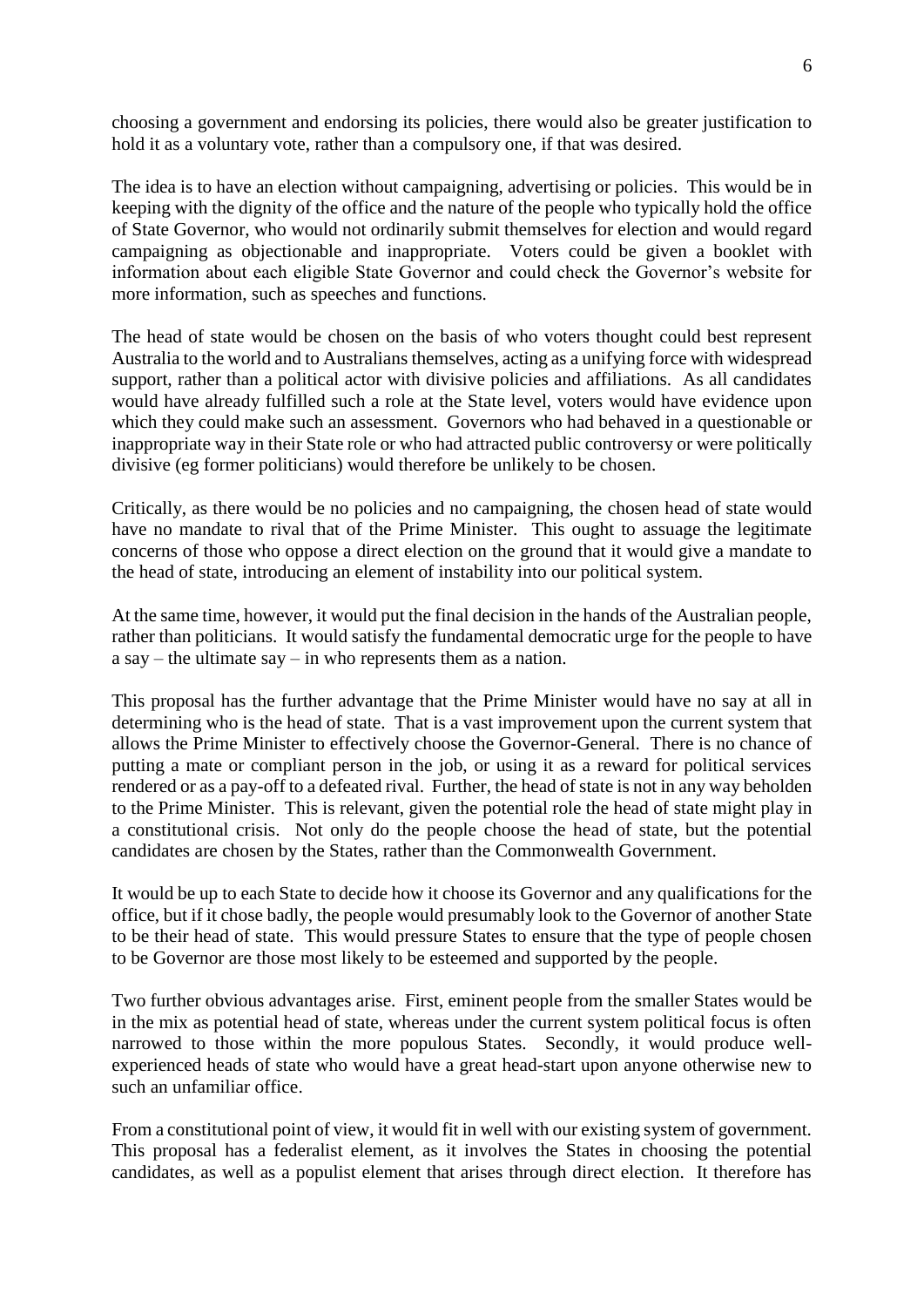similarities to the way that we choose the Senate and change the Constitution, both of which involve direct voting by the people and special representation of the States, through equal representation of States in the Senate and approval by the people in a majority of States when it comes to a referendum.

## **Removal of the head of state**

When it comes to removal of the head of state, it remains impractical to hold a direct election to do so, if for no other reason than the amount of time it would take to arrange an election and resolve what would most likely be an acute crisis. One way of dealing with it, however, would be to establish a 'Council of Governors', comprised of all State Governors, and provide that the Prime Minister would have to obtain the approval of the Council of Governors for the removal of the head of state, just as the Prime Minister must currently seek the approval of the Queen. The Council of Governors would be comprised of persons who are better qualified than most to assess whether the head of state has committed a serious breach of the standards of behaviour expected in the office or is no longer physically or mentally capable of fulfilling the role.

Under the current system, if the Prime Minister advises the Queen to remove a Governor-General, she does not do so immediately. She asks the Governor-General to respond to any allegations or complaints made about him or her, and although she ultimately acts upon ministerial advice, the process takes time. For example, the removal of the Governor of St Kitts took some months to achieve. Similarly, any attempt by the Prime Minister to remove the head of state under this proposed system would not take effect immediately. The Council of Governors would have to convene and be given the opportunity to ask questions and request further information (such as medical reports concerning a case of incapacity), just as the Queen may do today. It would not be possible for the Prime Minister to dismiss the head of state with immediate effect. This would counter the 1999 claim in the 'No case' that the head of state would be the puppet of the Prime Minister and could be dismissed more easily than the Prime Minister's driver.

Further, if the head of state were dismissed (or died, or resigned early), then he or she would be replaced on a temporary basis by the most senior State Governor until such time as a fresh election was arranged. Unlike under the present system, there would be no opportunity for the Prime Minister to secure the appointment of a crony or compliant substitute. This lessens the incentive of a Prime Minister to seek to dismiss the head of state in a crisis, as the head of state's replacement might prove equally difficult if the Prime Minister was pushing the edges of constitutionality.

It could also be stipulated in the Constitution that if the head of state exercised the reserve power of dismissing the Prime Minister, this would also automatically vacate the head of state's office, but that he or she could stand in the fresh election for head of state, along with the other State Governors, allowing the people to give their verdict on the head of state's actions, just as they give their verdict on the actions of the Prime Minister in any consequential general election flowing from his or her dismissal. In the meantime, the most senior State Governor would act as head of state until the fresh election of the head of state was held. This would provide incentives for both the Prime Minister and the head of state not to take rash action, and would appropriately vest the ultimate decision in the people.